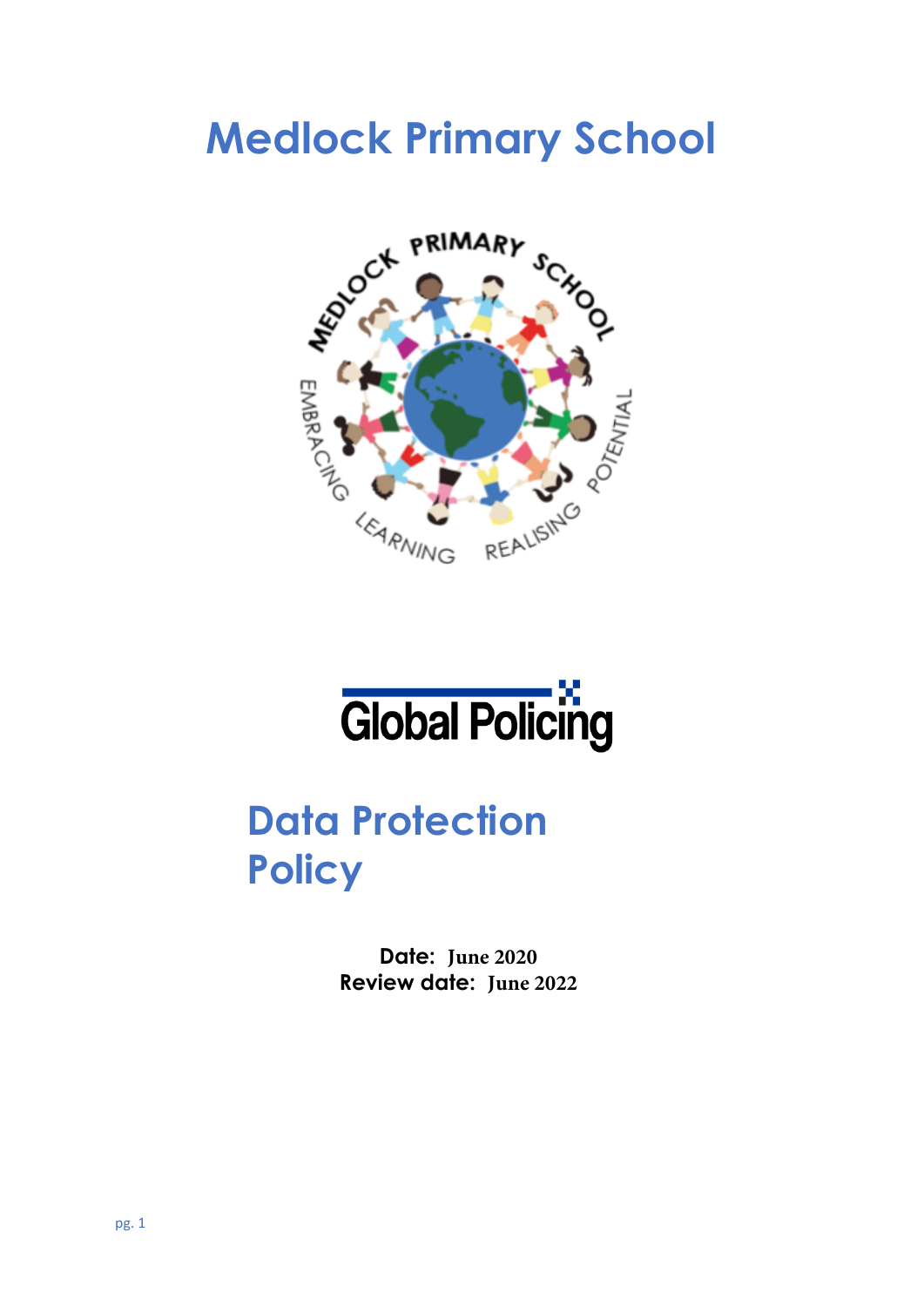# **Data Protection Policy**

# **Contents**

| 1. Aims                                                    | 3  |
|------------------------------------------------------------|----|
| 2. Legislation and guidance                                | 3  |
| 3. Definitions                                             | 4  |
| 4. The data controller                                     | 5  |
| 5. Roles and responsibilities                              | 5  |
| 6. Data protection principles                              | 6  |
| 7. Collecting personal data                                | 6  |
| 8. Sharing personal data                                   | 7  |
| 9. Subject access requests and other rights of individuals | 7  |
| 10. Parental requests to see the educational record        | 9  |
| 11. Biometric recognition systems                          | 9  |
| <b>12. CCTV</b>                                            | 10 |
| 13. Photographs and videos                                 | 10 |
| 14. Data protection by design and default                  | 10 |
| 15. Data security and storage of records                   | 11 |
| 16. Disposal of records                                    | 11 |
| 17. Personal data breaches                                 | 11 |
| 18. Training                                               | 12 |
| 19. Monitoring arrangements                                | 12 |
| 20. Links with other policies                              | 12 |
| Appendix 1: Personal data breach procedure                 | 13 |
| Appendix 2: System compliance                              |    |

#### **Issue Status**

| Date             | <b>Issue</b>        | Date<br>Approved<br>by<br>Governors | Review<br>date  |
|------------------|---------------------|-------------------------------------|-----------------|
| <b>June 2018</b> | Version - June 2018 | October<br>2019                     | October<br>2022 |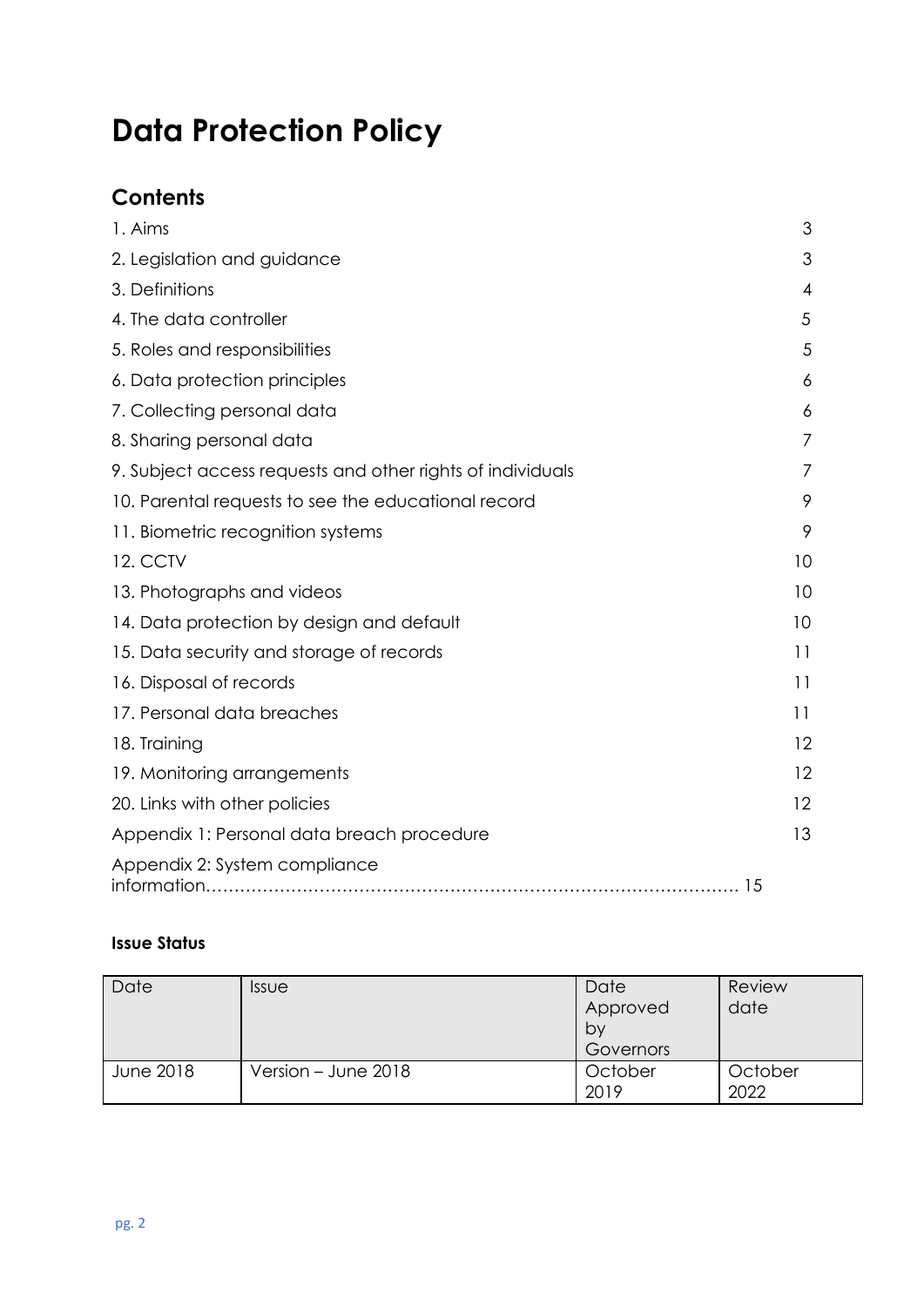#### <span id="page-2-0"></span>**1. Aims**

Our school aims to ensure that all personal data collected about staff, pupils, parents, governors, visitors and other individuals is collected, stored and processed in [accordance with the Data Protection Act 2018 \(DPA 2018\) as set out in the Data](https://publications.parliament.uk/pa/bills/cbill/2017-2019/0153/18153.pdf)  Protection Bill.

This policy applies to all personal data, regardless of whether it is in paper or electronic format.

# <span id="page-2-1"></span>**2. Legislation and Guidance**

This policy meets the requirements of the GDPR and the expected provisions of the DPA 2018. It is based on guidance published by the Information Commissioner's Office (ICO) on the [GDPR](https://ico.org.uk/for-organisations/guide-to-the-general-data-protection-regulation-gdpr/individual-rights/right-to-be-informed/) and the ICO's code of practice for subject access [requests](https://ico.org.uk/media/for-organisations/documents/2014223/subject-access-code-of-practice.pdf).

It also reflects the ICO's [code of practice](https://ico.org.uk/media/for-organisations/documents/1542/cctv-code-of-practice.pdf) for the use of surveillance cameras and personal information.

| Term                                | <b>Definition</b>                                                                                                                               |
|-------------------------------------|-------------------------------------------------------------------------------------------------------------------------------------------------|
| <b>Personal data</b>                | Any information relating to an identified, or<br>identifiable, individual.                                                                      |
|                                     | This may include the individual's:                                                                                                              |
|                                     | Name (including initials)                                                                                                                       |
|                                     | Identification number                                                                                                                           |
|                                     | Location data                                                                                                                                   |
|                                     | Online identifier, such as a username                                                                                                           |
|                                     | It may also include factors specific to the<br>individual's physical, physiological, genetic,<br>mental, economic, cultural or social identity. |
| Special categories of personal data | Personal data which is more sensitive and so<br>needs more protection, including<br>information about an individual's:                          |
|                                     | Racial or ethnic origin<br>$\bullet$                                                                                                            |
|                                     | Political opinions<br>$\bullet$                                                                                                                 |
|                                     | Religious or philosophical beliefs                                                                                                              |
|                                     | Trade union membership                                                                                                                          |
|                                     | Genetics                                                                                                                                        |

## <span id="page-2-2"></span>**3. Definitions**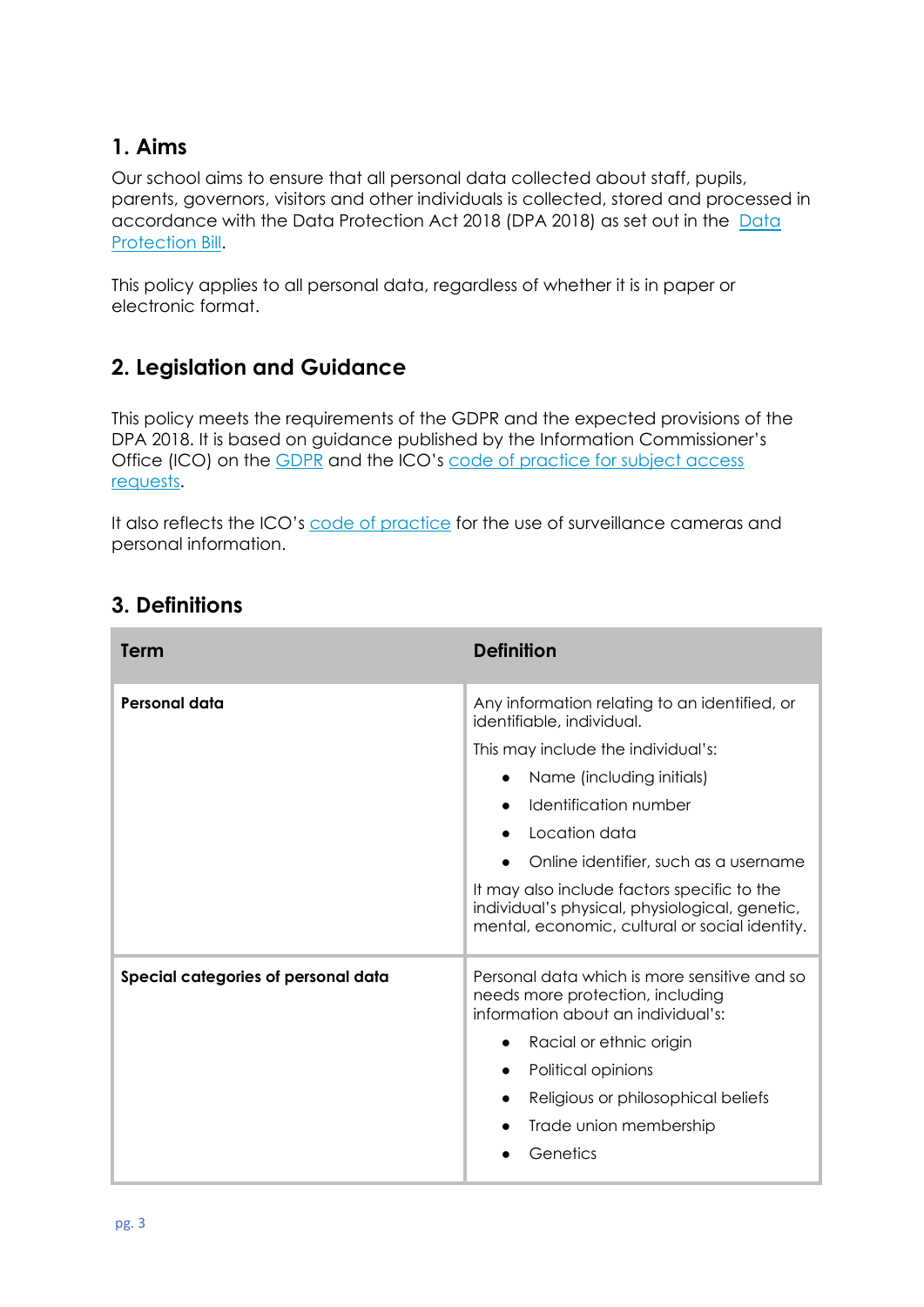|                      | Biometrics (such as fingerprints, retina<br>and iris patterns), where used for<br>identification purposes<br>Health - physical or mental<br>Sex life or sexual orientation                                                       |
|----------------------|----------------------------------------------------------------------------------------------------------------------------------------------------------------------------------------------------------------------------------|
| Processing           | Anything done to personal data, such as<br>collecting, recording, organising, structuring,<br>storing, adapting, altering, retrieving, using,<br>disseminating, erasing or destroying.<br>Processing can be automated or manual. |
| Data subject         | The identified or identifiable individual whose<br>personal data is held or processed.                                                                                                                                           |
| Data controller      | A person or organisation that determines the<br>purposes and the means of processing of<br>personal data.                                                                                                                        |
| Data processor       | A person or other body, other than an<br>employee of the data controller, who<br>processes personal data on behalf of the<br>data controller.                                                                                    |
| Personal data breach | A breach of security leading to the<br>accidental or unlawful destruction, loss,<br>alteration, unauthorised disclosure of, or<br>access to personal data.                                                                       |

#### <span id="page-3-0"></span>**4. The Data Controller**

Medlock Primary School processes personal data relating to parents, pupils, staff, trustees, governors, visitors and others, and therefore is a data controller, with the Headteacher as the person responsible.

Each school is registered as a data controller with the ICO and will renew this registration annually or as otherwise legally required.

# <span id="page-3-1"></span>**5. Roles and Responsibilities**

This policy applies to **all staff** employed by Medlock Primary School, and to external organisations or individuals working on our behalf. Staff who do not comply with this policy may face disciplinary action.

#### **5.1 Governors**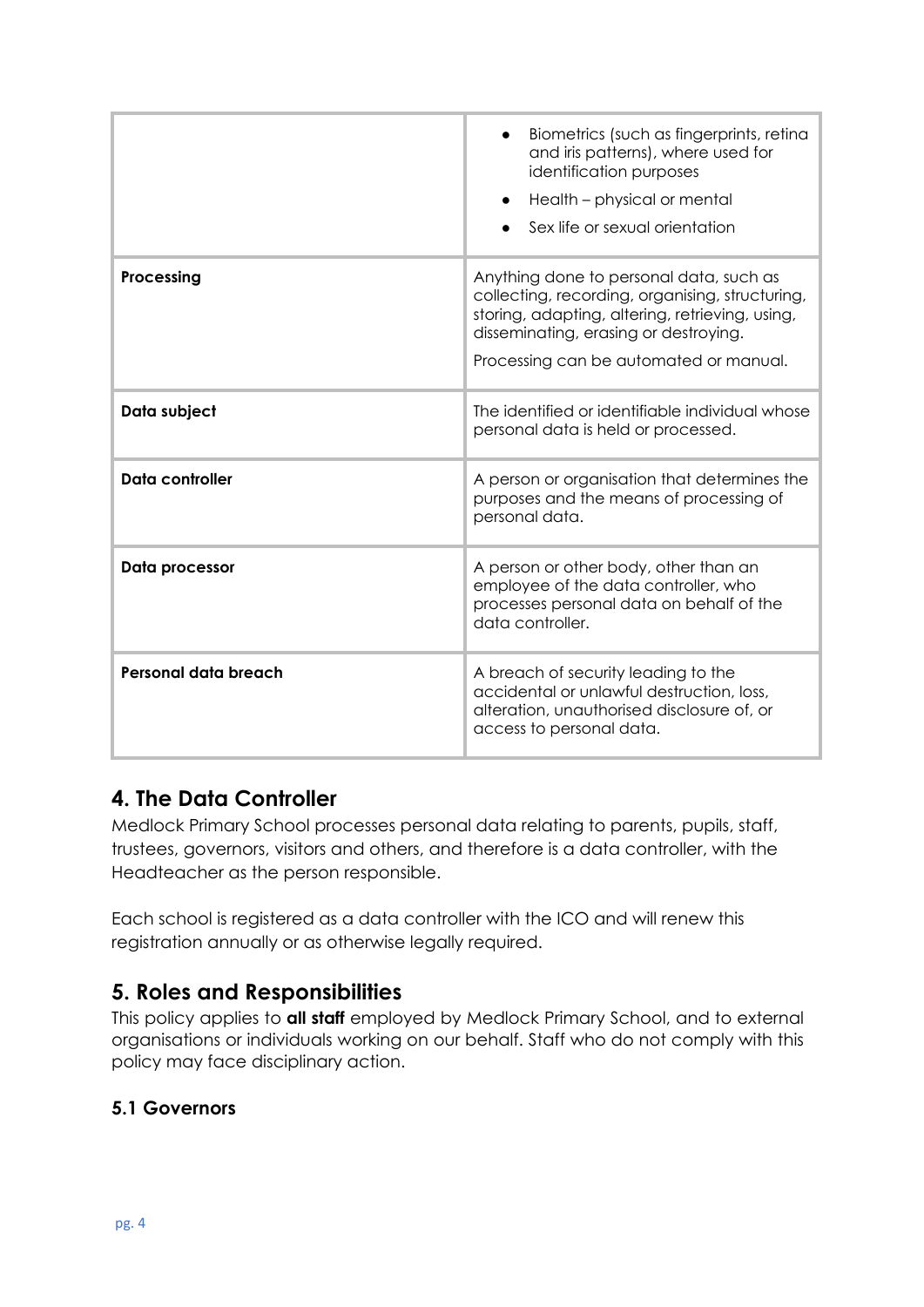The Governing Board has overall responsibility for ensuring that our school complies with all relevant data protection obligations.

#### **5.2 Data Protection Officer**

The data protection officer (DPO) is responsible for overseeing the implementation of this policy, monitoring our compliance with data protection law, and developing related policies and guidelines where applicable.

They will provide an annual report of their activities directly to the governing board and, where relevant, report to the board their advice and recommendations on school data protection issues.

The DPO is also the first point of contact for individuals whose data the school processes, and for the ICO.

The school has an independent data protection officer service supplied by Global Policing Limited. Global Policing is an organisation run by ex-senior police officers who specialise in working with schools and have vast experience of data protection matters. If you have any questions or comments, or wish to make any requests under the Regulations, you should contact them directly:

- Telephone (answerphone) 0161 212 1681
- Email [datarequests@globalpolicing.co.uk](mailto:datarequests@globalpolicing.co.uk)
- Website [www.globalpolicing.co.uk/data](http://www.globalpolicing.co.uk/data)

#### **5.3 Headteacher**

The Headteacher acts as the representative of the data controller on a day-to-day basis.

#### **5.4 All Staff**

Staff are responsible for:

- Collecting, storing and processing any personal data in accordance with this policy
- Informing the school of any changes to their personal data, such as a change of address
- Contacting the DPO in the following circumstances:
	- o With any questions about the operation of this policy, data protection law, retaining personal data or keeping personal data secure
	- o If they have any concerns that this policy is not being followed
	- o If they are unsure whether or not they have a lawful basis to use personal data in a particular way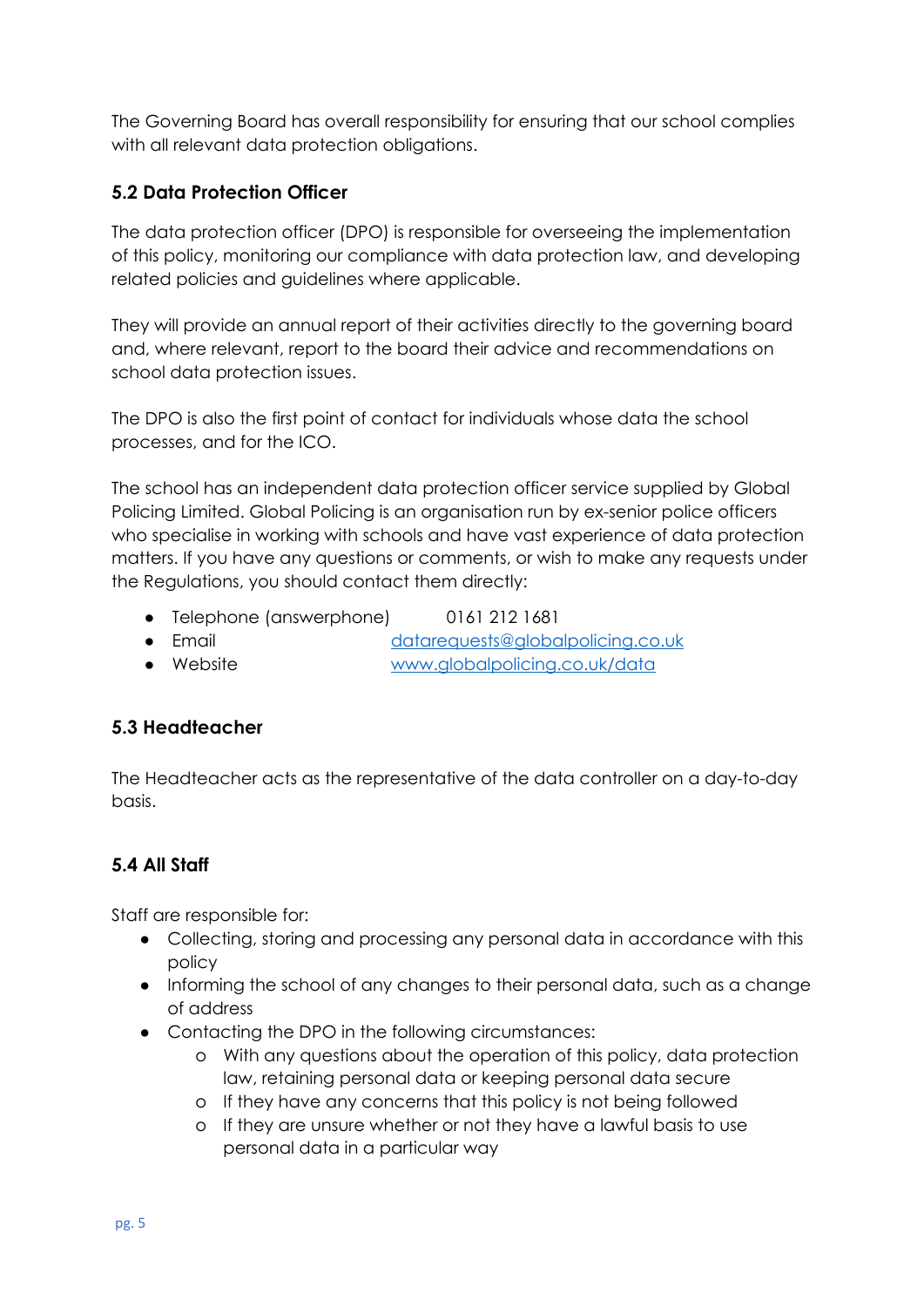- o If they need to rely on or capture consent, draft a privacy notice, deal with data protection rights invoked by an individual, or transfer personal data outside the European Economic Area
- o If there has been a data breach
- o Whenever they are engaging in a new activity that may affect the privacy rights of individuals
- o If they need help with any contracts or sharing personal data with third parties

#### <span id="page-5-0"></span>**6. Data Protection Principles**

The GDPR is based on data protection principles that our school must comply with. The principles say that personal data must be:

- Processed lawfully, fairly and in a transparent manner
- Collected for specified, explicit and legitimate purposes
- Adequate, relevant and limited to what is necessary to fulfil the purposes for which it is processed
- Accurate and, where necessary, kept up to date
- Kept for no longer than is necessary for the purposes for which it is processed
- Processed in a way that ensures it is appropriately secure

This policy sets out how Medlock Primary School aims to comply with these principles.

#### <span id="page-5-1"></span>**7. Collecting personal data**

#### **7.1 Lawfulness, Fairness and Transparency**

We will only process personal data where we have one of 6 'lawful bases' (legal reasons) to do so under data protection law:

- The data needs to be processed so that the school can fulfill a contract with the individual, or the individual has asked the school to take specific steps before entering into a contract
- The data needs to be processed so that the school can comply with a legal obligation
- The data needs to be processed to ensure the vital interests of the individual e.g. to protect someone's life
- The data needs to be processed so that the school, as a public authority, can perform a task in the public interest, and carry out its official functions
- The data needs to be processed for the legitimate interests of the school or a third party (provided the individual's rights and freedoms are not overridden)
- The individual (or their parent/carer when appropriate in the case of a pupil) has freely given clear consent.

For special categories of personal data, we will also meet one of the special category conditions for processing which are set out in the Data Protection Act 2018.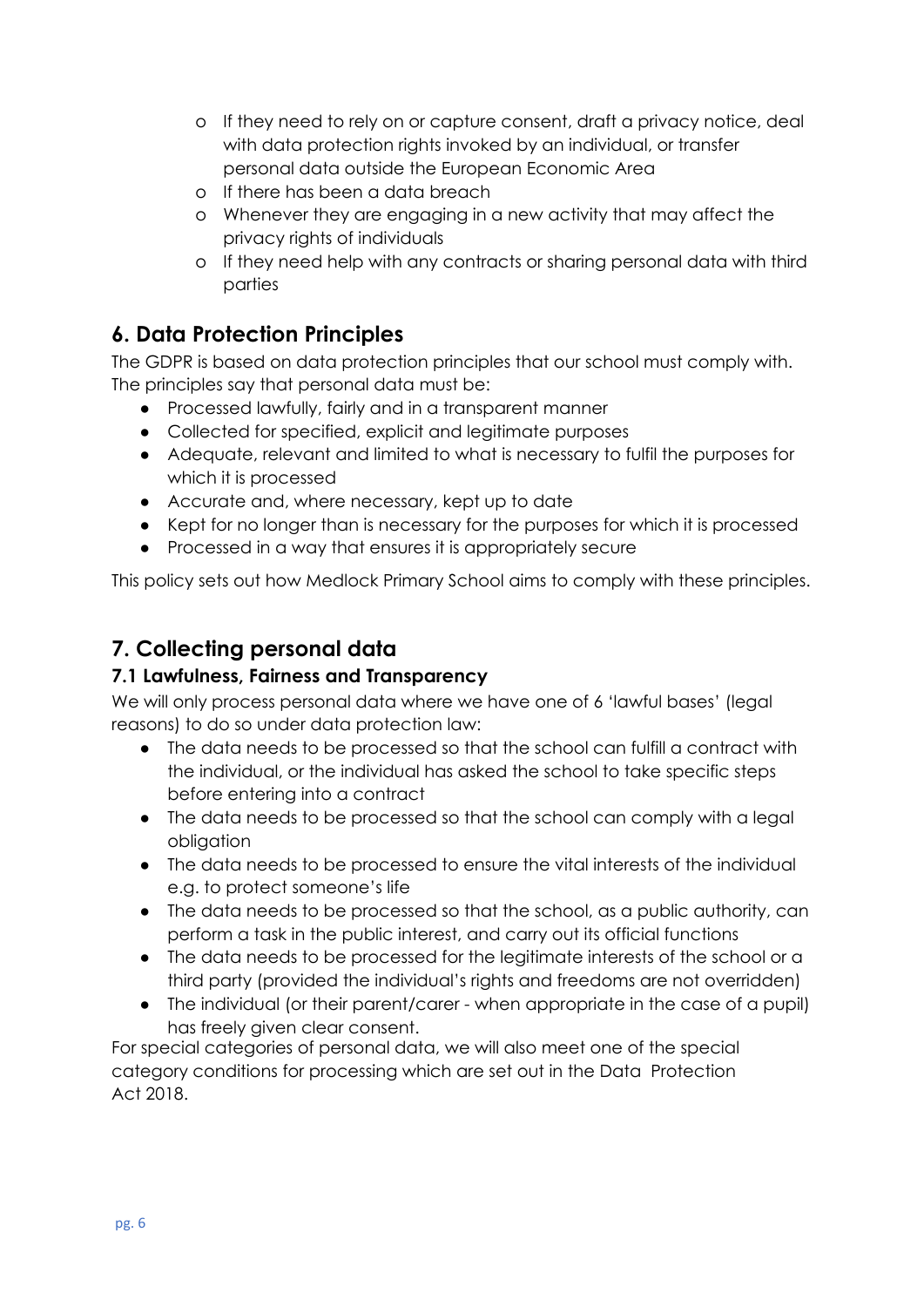If we offer online services to pupils, such as classroom apps, and we intend to rely on consent as a basis for processing, we will get parental consent (except for online counselling and preventive services).

#### **7.2 Limitation, Minimisation and Accuracy**

We will only collect personal data for specified, explicit and legitimate reasons. We will explain these reasons to the individuals when we first collect their data.

If we want to use personal data for reasons other than those given when we first obtained it, we will inform the individuals concerned before we do so and seek consent where necessary.

Staff must only process personal data where it is necessary in order to do their jobs.

When staff no longer need the personal data they hold, they must ensure it is deleted or anonymised. This will be done in accordance with the *[Information and](http://irms.org.uk/?page=schoolstoolkit&terms=%22toolkit+and+schools%22)  [Records Management Society's toolkit for schools](http://irms.org.uk/?page=schoolstoolkit&terms=%22toolkit+and+schools%22)*

#### <span id="page-6-0"></span>**8. Sharing personal data**

We will not normally share personal data with anyone else, but may do so where:

- There is an issue with a pupil or parent/carer that puts the safety of our staff at risk
- We need to liaise with other agencies we will seek consent as necessary before doing this
- Our suppliers or contractors need data to enable us to provide services to our staff and pupils – for example, IT companies. When doing this, we will:
	- o Only appoint suppliers or contractors which can provide sufficient guarantees that they comply with data protection law
	- o Establish a data sharing agreement with the supplier or contractor, either in the contract or as a standalone agreement, to ensure the fair and lawful processing of any personal data we share
	- o Only share data that the supplier or contractor needs to carry out their service, and information necessary to keep them safe while working with us

We will also share personal data with law enforcement and government bodies where we are legally required to do so, including for:

- The prevention or detection of crime and/or fraud
- The apprehension or prosecution of offenders
- The assessment or collection of tax owed to HMRC
- In connection with legal proceedings
- Where the disclosure is required to satisfy our safeguarding obligations
- Research and statistical purposes, as long as personal data is sufficiently anonymised or consent has been provided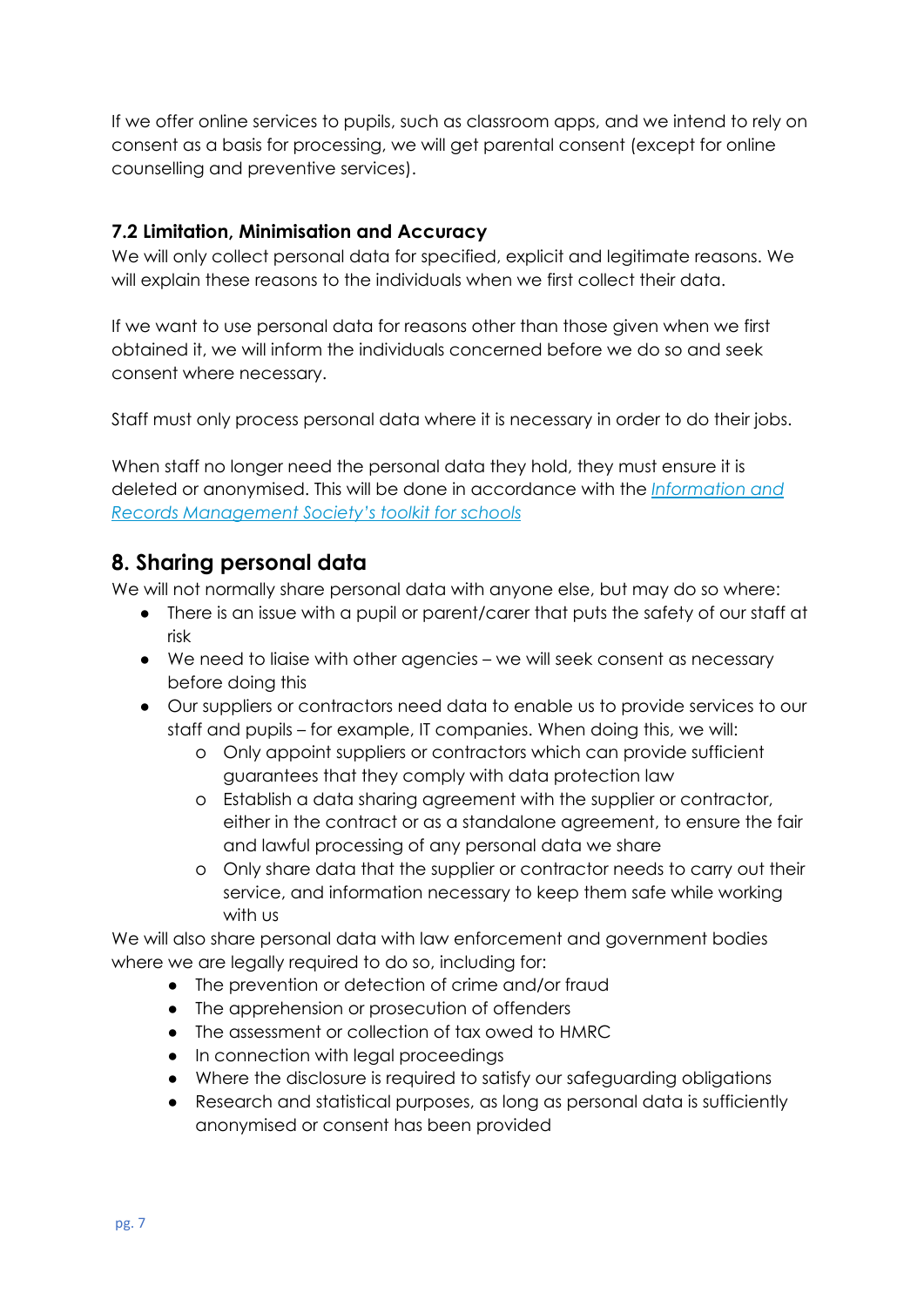We may also share personal data with emergency services and local authorities to help them to respond to an emergency situation that affects any of our pupils or staff.

Where we transfer personal data to a country or territory outside the European Economic Area, we will do so in accordance with data protection law.

# <span id="page-7-0"></span>**9. Subject Access Requests and Other Rights of Individuals**

#### **9.1 Subject Access Requests**

Individuals have a right to make a 'subject access request' to gain access to personal information that the school holds about them. This includes:

- Confirmation that their personal data is being processed
- Access to a copy of the data
- The purposes of the data processing
- The categories of personal data concerned
- Who the data has been, or will be, shared with
- How long the data will be stored for, or if this isn't possible, the criteria used to determine this period
- The source of the data, if not the individual
- Whether any automated decision-making is being applied to their data, and what the significance and consequences of this might be for the individual

Subject access requests must be submitted in writing, either by letter, email or fax to the DPO. They should include:

- Name of individual
- Correspondence address
- Contact number and email address
- Details of the information requested

If staff receive a subject access request they must immediately forward it to the DPO.

#### **9.2 Responding to Subject Access Requests**

When responding to requests, we:

- May ask the individual to provide 2 forms of identification
- May contact the individual via phone to confirm the request was made
- Will respond without delay and within 1 month of receipt of the request
- Will provide the information free of charge
- May tell the individual we will comply within 3 months of receipt of the request, where a request is complex or numerous. We will inform the individual of this within 1 month, and explain why the extension is necessary

We will not disclose information if it:

- Might cause serious harm to the physical or mental health of the pupil or another individual
- Would reveal that the child is at risk of abuse, where the disclosure of that information would not be in the child's best interests
- Is contained in adoption or parental order records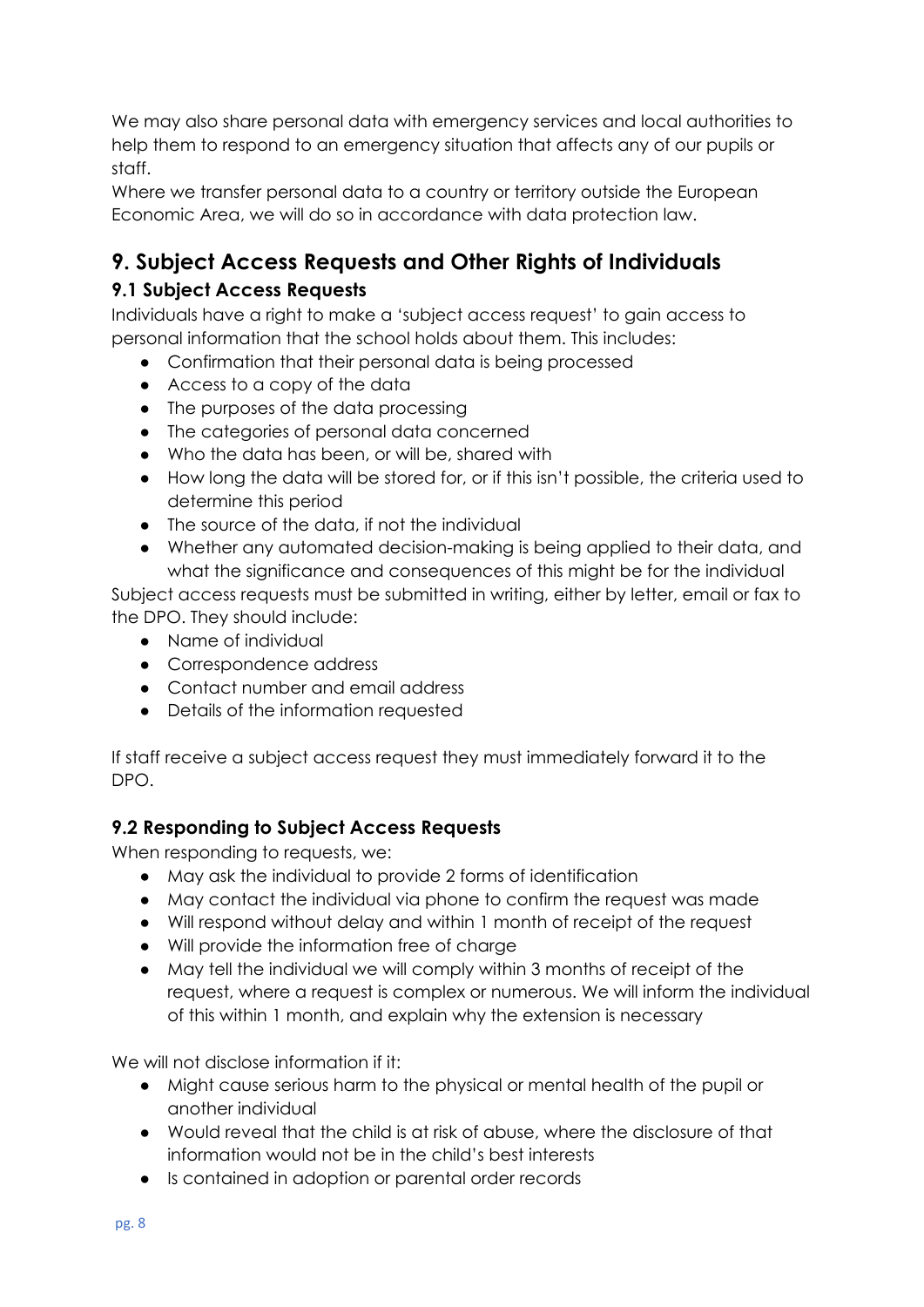● Is given to a court in proceedings concerning the child.

If the request is unfounded or excessive, we may refuse to act on it, or charge a reasonable fee which takes into account administrative costs.

A request will be deemed to be unfounded or excessive if it is repetitive, or asks for further copies of the same information.

When we refuse a request, we will tell the individual why, and tell them they have the right to complain to the ICO.

#### **9.3 Recording Subject Access Requests**

A record will be kept of all Subject Access Requests and logged on the SAR database. This SAR folder and database will be securely stored on site.

A file is to be created for each subject access request and in it should be the following information:-

- Copies of the correspondence between the Trust and the data subject, and between the Trust and any other parties.
- A record of any telephone conversation used to verify the identity of the data subject
- A record of the decisions and how the Trust came to those decisions
- Copies of the information sent to the data subject. For example, if the information was anonymised, keep a copy of the anonymised version that was sent to the data subject.

The file will be kept for one year and then securely destroyed.

When the request has been completed, the record of the request will be closed in the database.

#### **9.4 Other Data Protection Rights of the Individual**

In addition to the right to make a subject access request (see above), and to receive information when we are collecting their data about how we use and process it (see section 7), individuals also have the right to:

- Withdraw their consent to processing at any time
- Ask us to rectify, erase or restrict processing of their personal data, or object to the processing of it (in certain circumstances)
- Prevent use of their personal data for direct marketing
- Challenge processing which has been justified on the basis of public interest
- Request a copy of agreements under which their personal data is transferred outside of the European Economic Area
- Object to decisions based solely on automated decision making or profiling (decisions taken with no human involvement, that might negatively affect them)
- Prevent processing that is likely to cause damage or distress
- Be notified of a data breach in certain circumstances
- Make a complaint to the ICO
- Ask for their personal data to be transferred to a third party in a structured, commonly used and machine-readable format (in certain circumstances)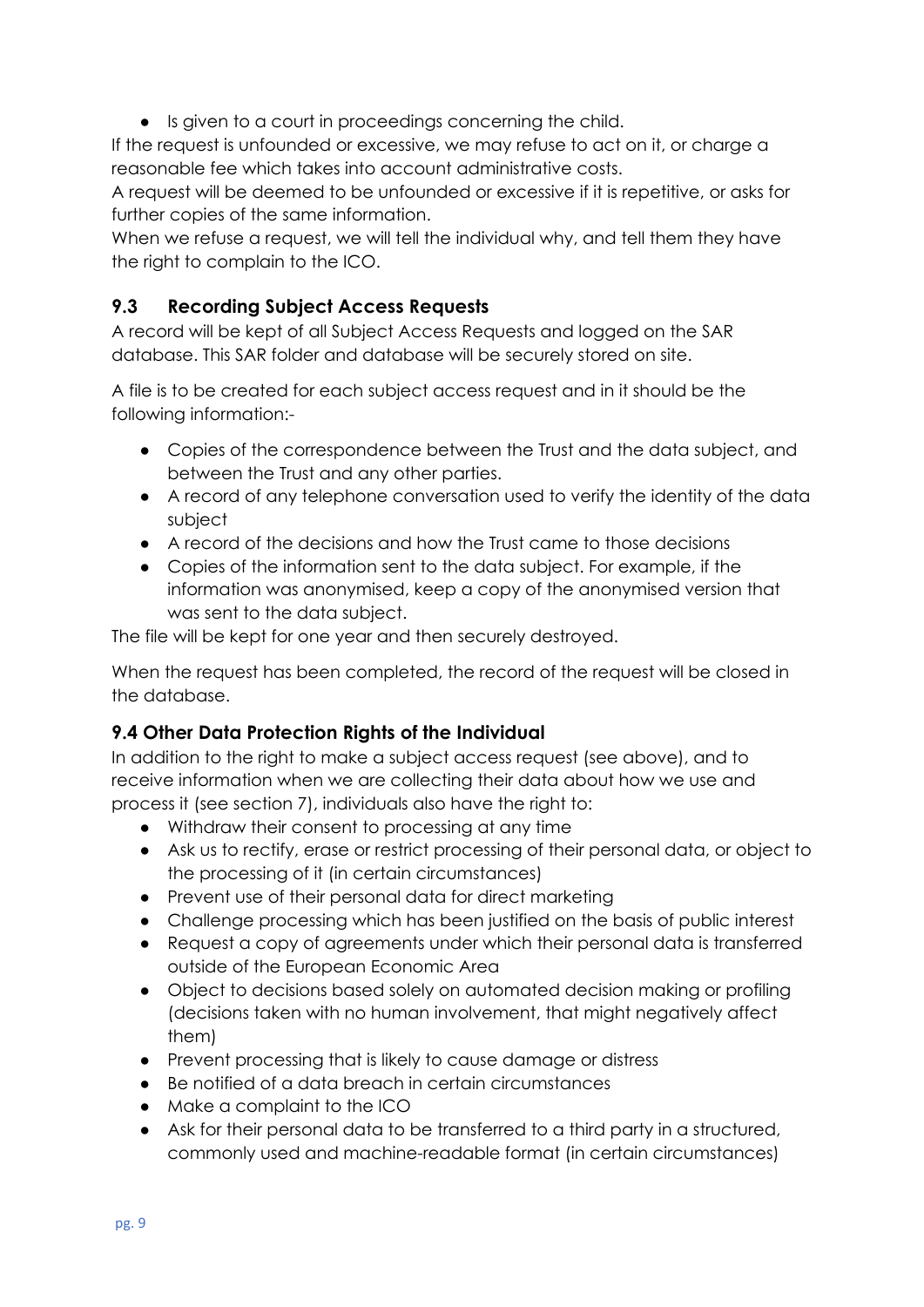Individuals should submit any request to exercise these rights to the DPO. If staff receive such a request, they must immediately forward it to the DPO.

# <span id="page-9-0"></span>**10. Parental Requests to See the Educational Record**

Requests to view Educational records will be dealt with as per a data access request and we will respond within 1 month of the request.

# <span id="page-9-1"></span>**11. CCTV**

We use CCTV in various locations around each school site to ensure they remain safe. We will adhere to the ICO's [code of practice](https://ico.org.uk/media/for-organisations/documents/1542/cctv-code-of-practice.pdf) for the use of CCTV. We do not need to ask individuals' permission to use CCTV, but we make it clear where individuals are being recorded. Security cameras are clearly visible and accompanied by prominent signs explaining that CCTV is in use.

Any enquiries about the CCTV system should be directed to the Headteacher.

## <span id="page-9-2"></span>**12. Photographs and Videos**

As part of our school activities, we may take photographs and record images of individuals within our school.

We will obtain written consent from parents/carers for photographs and videos to be taken of their child for communication, marketing and promotional materials. We will clearly explain how the photograph and/or video could be used to both the parent/carer and pupil.

Uses may include:

- Within school on notice boards and in school magazines, brochures, newsletters, etc.
- Outside of school by external agencies such as the school photographer, newspapers, campaigns
- Online on our school website or social media pages.

Consent can be refused or withdrawn at any time. If consent is withdrawn, we will delete the photograph or video and not distribute it further.

# <span id="page-9-3"></span>**13. Data Protection by Design and Default**

We will put measures in place to show that we have integrated data protection into all of our data processing activities, including:

- Appointing a suitably qualified DPO, and ensuring they have the necessary resources to fulfil their duties and maintain their expert knowledge
- Only processing personal data that is necessary for each specific purpose of processing, and always in line with the data protection principles set out in relevant data protection law (see section 6)
- Completing privacy impact assessments where the school's processing of personal data presents a high risk to rights and freedoms of individuals, and when introducing new technologies (the DPO will advise on this process)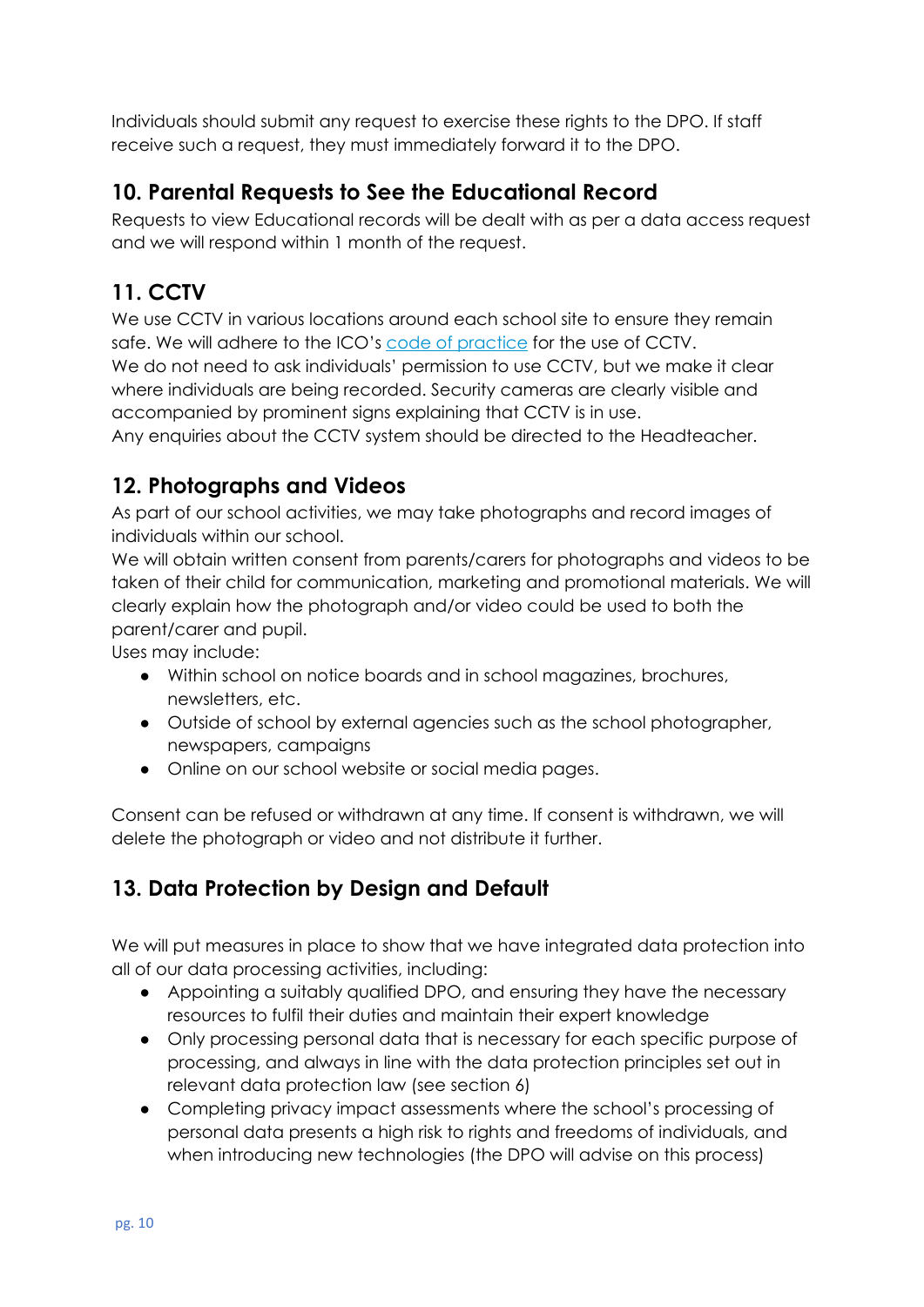- Integrating data protection into internal documents including this policy, any related policies and privacy notices
- Regularly training members of staff on data protection law, this policy, any related policies and any other data protection matters; we will also keep a record of attendance
- Regularly conducting reviews and audits to test our privacy measures and make sure we are compliant
- Maintaining records of our processing activities, including:
	- o For the benefit of data subjects, making available the name and contact details of our school and DPO and all information we are required to share about how we use and process their personal data (via our privacy notices)
	- o For all personal data that we hold, maintaining an internal record of the type of data, data subject, how and why we are using the data, any third-party recipients, how and why we are storing the data, retention periods and how we are keeping the data secure

## <span id="page-10-0"></span>**14. Data Security and Storage of Records**

We will protect personal data and keep it safe from unauthorised or unlawful access, alteration, processing or disclosure, and against accidental or unlawful loss, destruction or damage.

In particular:

- Paper-based records and portable electronic devices, such as laptops and hard drives that contain personal data are kept under lock and key when not in use
- Papers containing confidential personal data must not be left on office and classroom desks, on staffroom tables, pinned to notice/display boards, or left anywhere else where there is general access
- Where personal information needs to be taken off site, staff must sign it in and out from the school office
- Passwords that are at least 8 characters long containing letters and numbers are used to access school computers, laptops and other electronic devices. Staff and pupils are reminded to change their passwords at regular intervals
- Encryption software is used to protect all portable devices and removable media, such as laptops and USB devices
- Staff, pupils or governors who store personal information on their personal devices are expected to follow the same security procedures as for school-owned equipment (see our IT Acceptable Use Policy)
- Where we need to share personal data with a third party, we carry out due diligence and take reasonable steps to ensure it is stored securely and adequately protected (see section 8).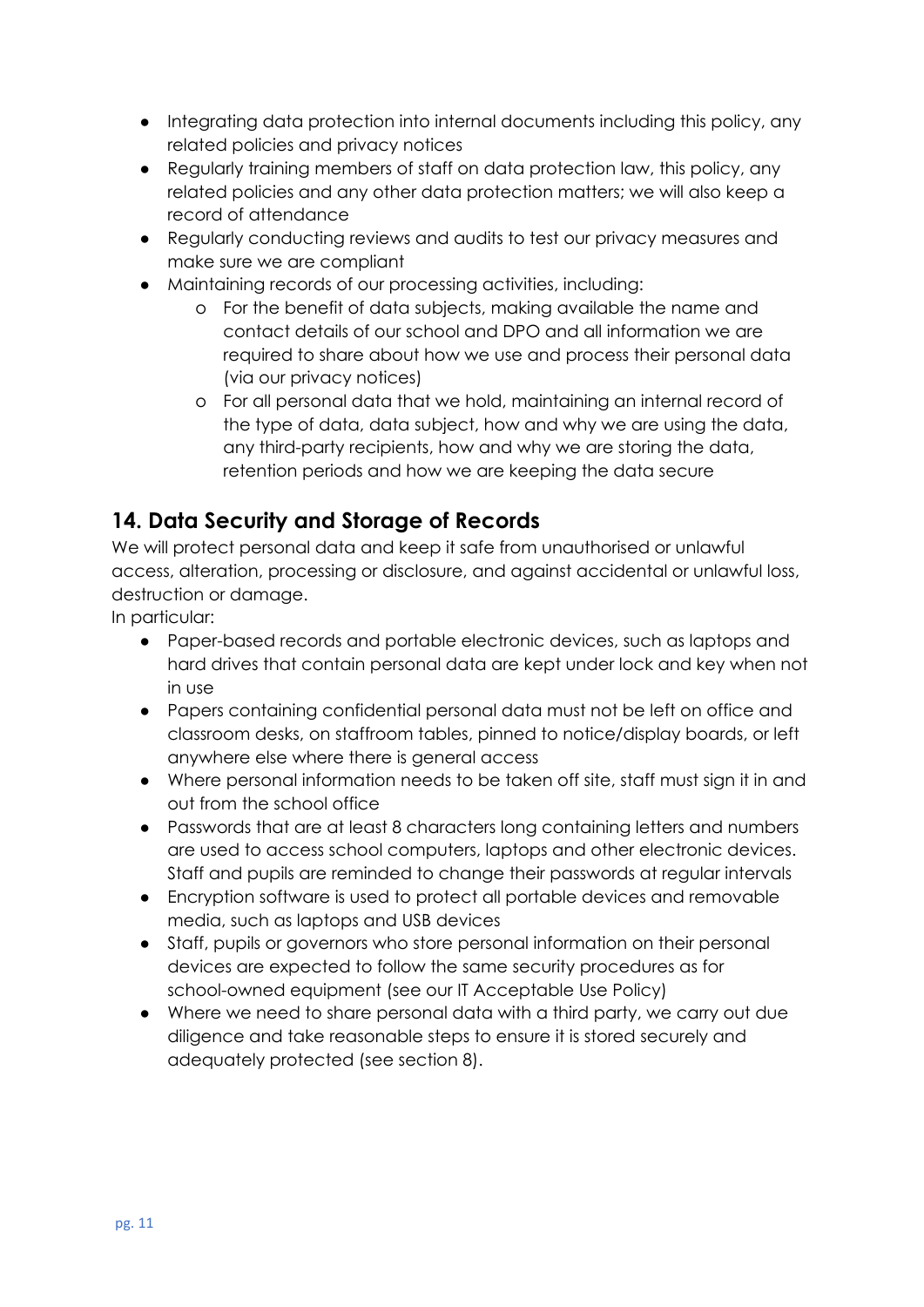# <span id="page-11-0"></span>**15. Disposal of records**

Personal data that is no longer needed will be disposed of securely. Personal data that has become inaccurate or out of date will also be disposed of securely, where we cannot or do not need to rectify or update it.

For example, we will shred or incinerate paper-based records and overwrite or delete electronic files. We may also use a third party to safely dispose of records on the school's behalf. If we do so, we will require the third party to provide sufficient guarantees that it complies with data protection law.

The employment records of staff are stored for 3 years and volunteers records are stored for 2 years.

#### <span id="page-11-1"></span>**16. Personal data breaches**

The school will make all reasonable endeavours to ensure that there are no personal data breaches.

In the unlikely event of a suspected data breach, we will follow the procedure set out in appendix 1.

When appropriate, we will report the data breach to the ICO within 72 hours. Such breaches in a school context may include, but are not limited to:

- A non-anonymised dataset being published on the school website which shows the exam results of pupils eligible for the pupil premium
- Safeguarding information being made available to an unauthorised person
- The theft of a school laptop containing non-encrypted personal data about pupils

#### <span id="page-11-2"></span>**17. Training**

All staff and governors are provided with data protection training as part of their induction process.

Data protection will also form part of continuing professional development, where changes to legislation, guidance or the school's processes make it necessary.

#### <span id="page-11-3"></span>**18. Monitoring arrangements**

The DPO is responsible for monitoring and reviewing this policy.

This policy will be reviewed and updated if necessary when the Data Protection Bill receives royal assent and becomes law (as the Data Protection Act 2018) – if any changes are made to the bill that affect our Trust's practice. Otherwise, or from then on, this policy will be reviewed **every 2 years** and shared with the governors.

#### <span id="page-11-4"></span>**19. Links with other policies**

This data protection policy is linked to our:

- **Acceptable Usage Policy**
- **Admissions Policy**
- **Admissions (Nursery 1 ) Policy**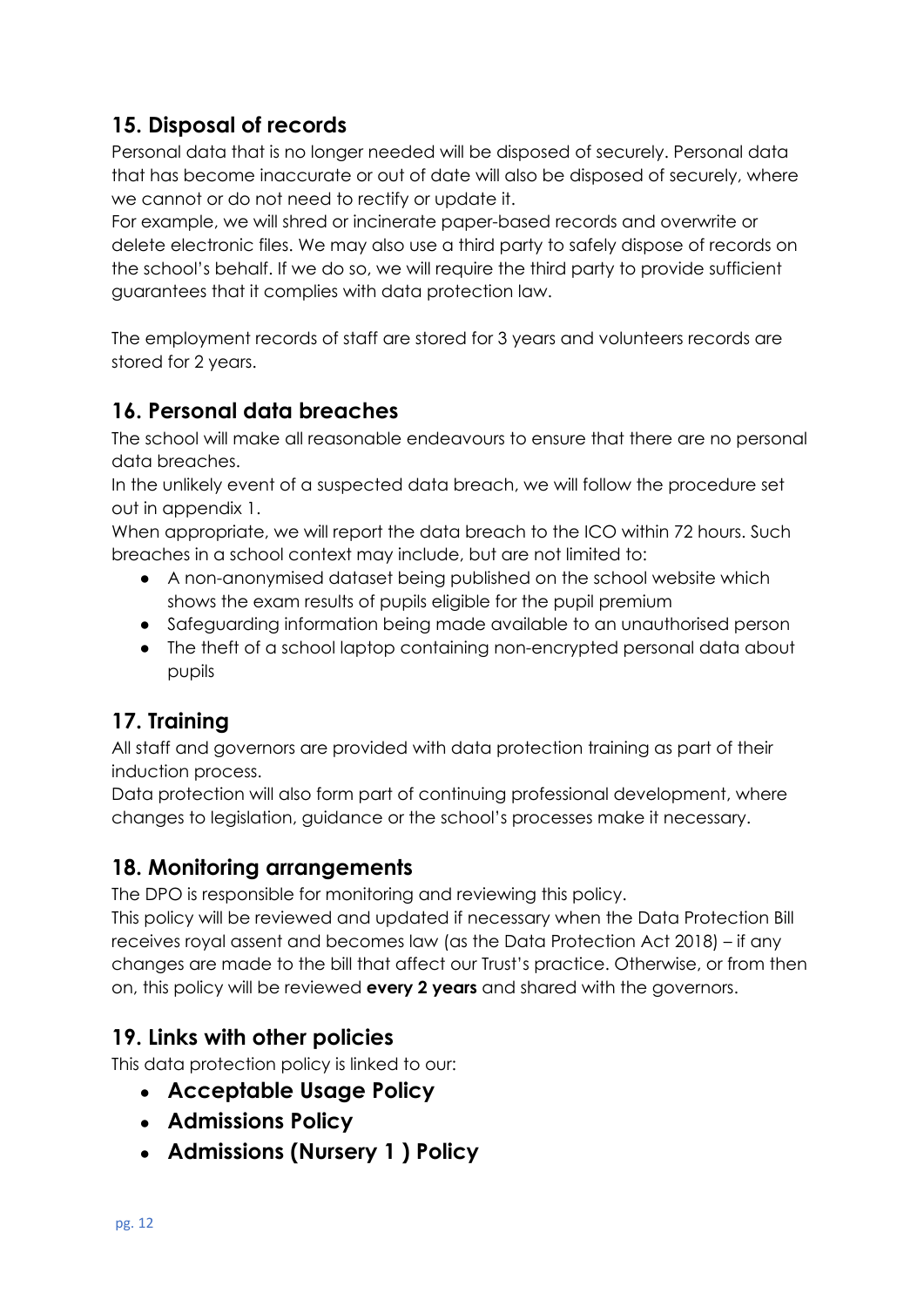- **Online Safety Policy**
- **Medical Conditions Policy**
- **Safeguarding Policy**
- **Social Media Policy**
- <span id="page-12-0"></span>● **Staff Code of Conduct**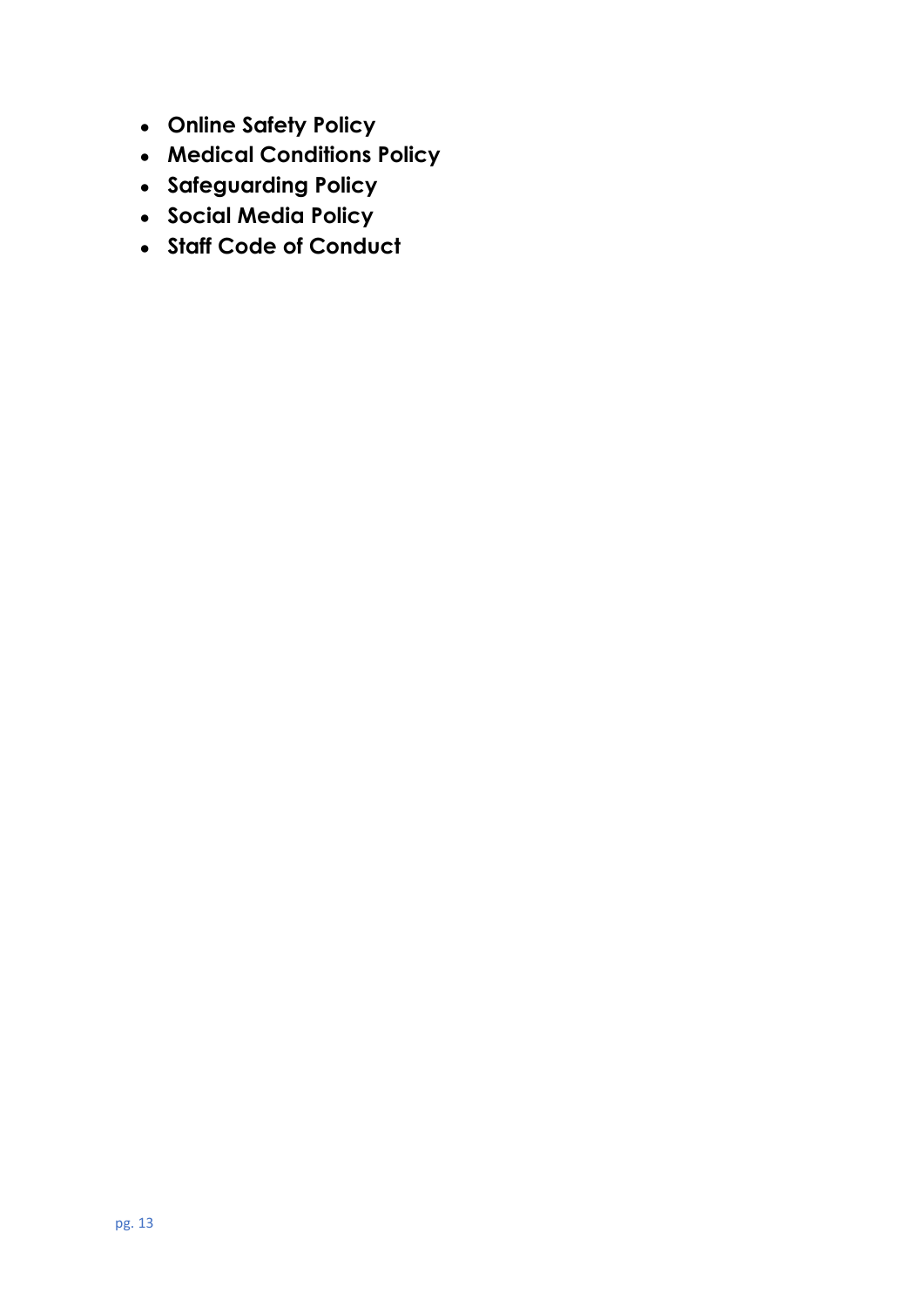#### **Appendix 1: Personal Data Breach Procedure**

This procedure is based on [guidance on personal data breaches](https://ico.org.uk/for-organisations/guide-to-the-general-data-protection-regulation-gdpr/personal-data-breaches/) produced by the ICO.

- Data protection breaches could be caused by a number of factors. Some examples are:
	- o Loss or theft of pupil, staff or Governors data and/ or equipment on which data is stored;
	- o The sharing of system passwords
	- o Inappropriate access controls allowing unauthorised use;
	- o Equipment Failure;
	- o Human Error;
	- o Unforeseen circumstances such as fire or flood;
	- o Hacking;
	- o 'Blagging' offences where information is obtained by deception.
- On finding or causing a breach, or potential breach, the staff member or data processor must immediately notify the DPO.
- The DPO will investigate the report, and determine whether a breach has occurred. To decide, the DPO will consider whether personal data has been accidentally or unlawfully:
	- o Lost
	- o Stolen
	- o Destroyed
	- o Altered
	- o Disclosed or made available where it should not have been
	- o Made available to unauthorised people
- The DPO will alert the Headteacher and the chair of the Governors.
- The DPO will make all reasonable efforts to contain and minimise the impact of the breach, assisted by relevant staff members or data processors where necessary. (Actions relevant to specific data types are set out at the end of this procedure)
- The DPO will assess the potential consequences, based on how serious they are, and how likely they are to happen
- The DPO will work out whether the breach must be reported to the ICO. This must be judged on a case-by-case basis. To decide, the DPO will consider whether the breach is likely to negatively affect people's rights and freedoms, and cause them any physical, material or non-material damage (e.g. emotional distress), including through:
	- o Loss of control over their data
	- o Discrimination
	- o Identify theft or fraud
	- o Financial loss
	- o Unauthorised reversal of pseudonymisation (for example, key-coding)
	- o Damage to reputation
	- o Loss of confidentiality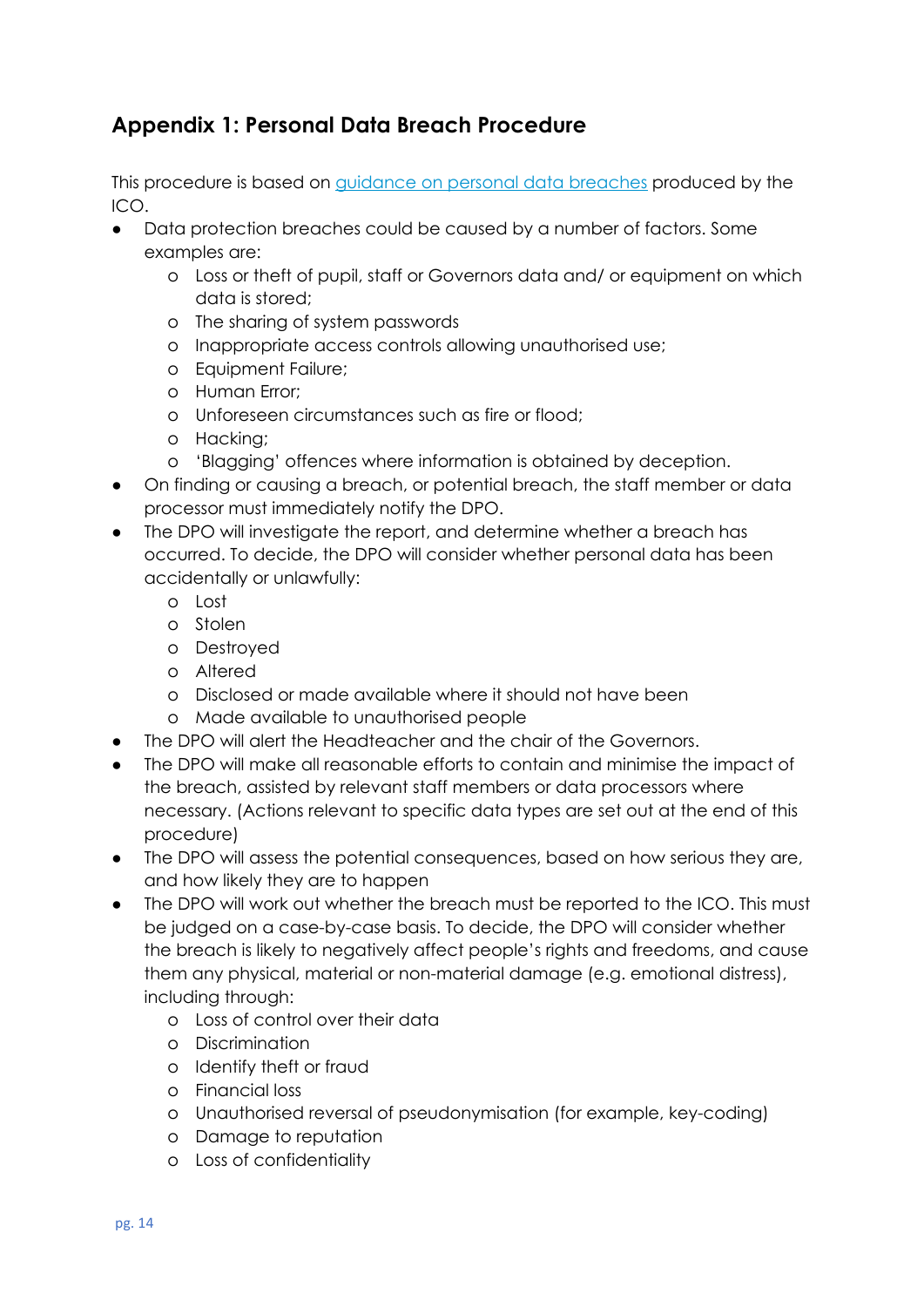- o Any other significant economic or social disadvantage to the individual(s) concerned
- If it's likely that there will be a risk to people's rights and freedoms, the DPO must notify the ICO
- The DPO will document the decision (either way), in case it is challenged at a later date by the ICO or an individual affected by the breach. Documented decisions are stored in the designated, protected folder on each school's system.
- Where the ICO must be notified, the DPO will do this via the 'report a [breach'](https://ico.org.uk/for-organisations/report-a-breach/) page of the ICO [website](https://ico.org.uk/for-organisations/report-a-breach/) within 72 hours. As required, the DPO will set out:
	- o A description of the nature of the personal data breach including, where possible:
		- The categories and approximate number of individuals concerned
		- The categories and approximate number of personal data records concerned
	- o The name and contact details of the DPO
	- o A description of the likely consequences of the personal data breach
	- o A description of the measures that have been, or will be taken, to deal with the breach and mitigate any possible adverse effects on the individual(s) concerned
- If all the above details are not yet known, the DPO will report as much as they can within 72 hours. The report will explain that there is a delay, the reasons why, and when the DPO expects to have further information. The DPO will submit the remaining information as soon as possible
- The DPO will also assess the risk to individuals, again based on the severity and likelihood of potential or actual impact. If the risk is high, the DPO will promptly inform, in writing, all individuals whose personal data has been breached. This notification will set out:
	- o The name and contact details of the DPO
	- o A description of the likely consequences of the personal data breach
	- o A description of the measures that have been, or will be, taken to deal with the data breach and mitigate any possible adverse effects on the individual(s) concerned
- The DPO will notify any relevant third parties who can help mitigate the loss to individuals – for example, the police, insurers, banks or credit card companies
- The DPO will document each breach, irrespective of whether it is reported to the ICO. For each breach, this record will include the:
	- o Facts and cause
	- o Effects
	- o Action taken to contain it and ensure it does not happen again (such as establishing more robust processes or providing further training for individuals)

Records of all breaches will be stored in the designated, protected folder on each school's system.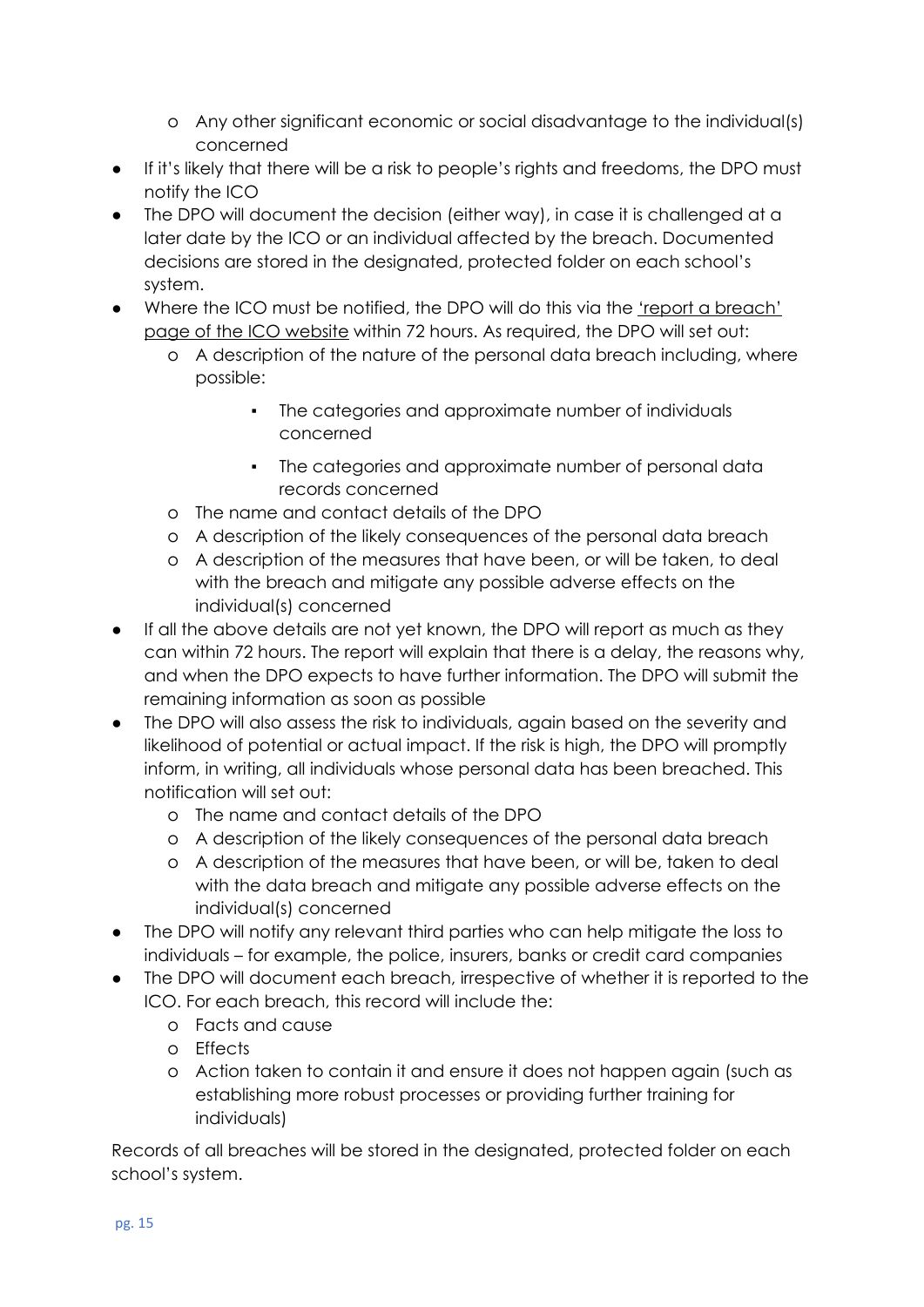#### **Review and Evaluation**

The DPO and Executive Headteacher will meet to review what happened and how it can be stopped from happening again. This meeting will happen as soon as reasonably possible. A further review of the causes of the breach and recommendations for future improvements can be done once the matter has been resolved.

Once the initial aftermath of the breach is over, the DPO and Headteacher should fully review both the causes of the breach and the effectiveness of the response to it. It should be written and sent to the next available Trust Board meeting for discussion. If there is the perception that this could be a continuing risk, the Trust's risk register is to be updated accordingly and an action plan must be drawn up to address the risk. This breach procedure may need to be reviewed after a breach or after legislative changes, new case law or new guidance.

#### **Actions to Minimise the Impact of Data Breaches**

We will take the actions set out below to mitigate the impact of different types of data breach, focusing especially on breaches involving particularly risky or sensitive information. We will review the effectiveness of these actions and amend them as necessary after any data breach.

Sensitive information being disclosed via email (including safeguarding records):-

- If special category data (sensitive information) is accidentally made available via email to unauthorised individuals, the sender must attempt to recall the email as soon as they become aware of the error
- Members of staff who receive personal data sent in error must alert the sender and the DPO as soon as they become aware of the error
- If the sender is unavailable or cannot recall the email for any reason, the DPO will ask the IT Manager to recall it
- In any cases where the recall is unsuccessful, the DPO will contact the relevant unauthorised individuals who received the email, explain that the information was sent in error, and request that those individuals delete the information and do not share, publish, save or replicate it in any way
- The DPO will ensure we receive a written response from all the individuals who received the data, confirming that they have complied with this request
- The DPO will carry out an internet search to check that the information has not been made public; if it has, we will contact the publisher/website owner or administrator to request that the information is removed from their website and deleted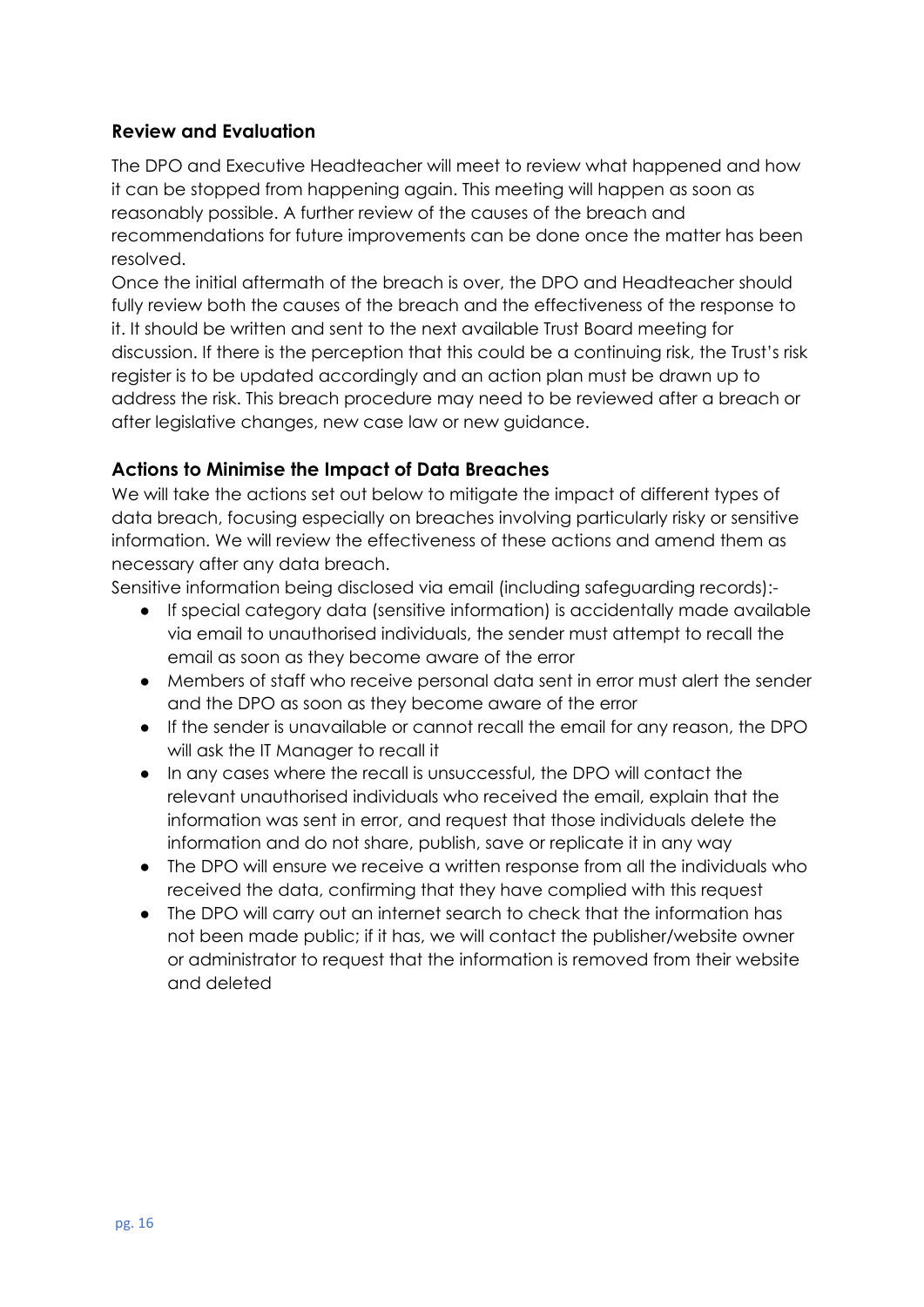# **Appendix 2**

# **Scholar Pack**

| Data               | Pupil data – Addresses, Names, DOBs, Family contacts,<br>Siblings, Medical Data, Meals, birth certificates, and other<br>personal documents, passports |
|--------------------|--------------------------------------------------------------------------------------------------------------------------------------------------------|
|                    | Parent information's-Names, contact details, DOB, legal<br>access.                                                                                     |
|                    | Teacher information – Names, Addresses, contact details,<br>next of kin, Medical issues, private documents, sickness,<br>appraisals, employment.       |
| Input              | Admin - Business Manager                                                                                                                               |
| Permission         | General Privacy Notice issued April 2018                                                                                                               |
| <b>Used</b>        | Census – daily school management – emergencies                                                                                                         |
| <b>Deletion</b>    | 7 years after child has left the school                                                                                                                |
| <b>Third Party</b> | Local Authority & Scholar Pack                                                                                                                         |

# **Staff files on computer and paper based**

| Data               | Wide and varying material to monitor child progression -<br>will include specific information to the role. |
|--------------------|------------------------------------------------------------------------------------------------------------|
| Input              | Self-recorded by staff                                                                                     |
| <b>Permission</b>  | General Privacy Notice issued April 2018                                                                   |
| <b>Used</b>        | Help with day to day management and school<br>operations                                                   |
| <b>Deletion</b>    | End of year deletion or port to next teacher                                                               |
| <b>Third Party</b> | <b>NA</b>                                                                                                  |

# **Website**

| Data       | Information held about the school and includes pictures<br>and non-identifiable information. |
|------------|----------------------------------------------------------------------------------------------|
| Input      | Named person in the school                                                                   |
| Permission | General Privacy Notice issued April 2018                                                     |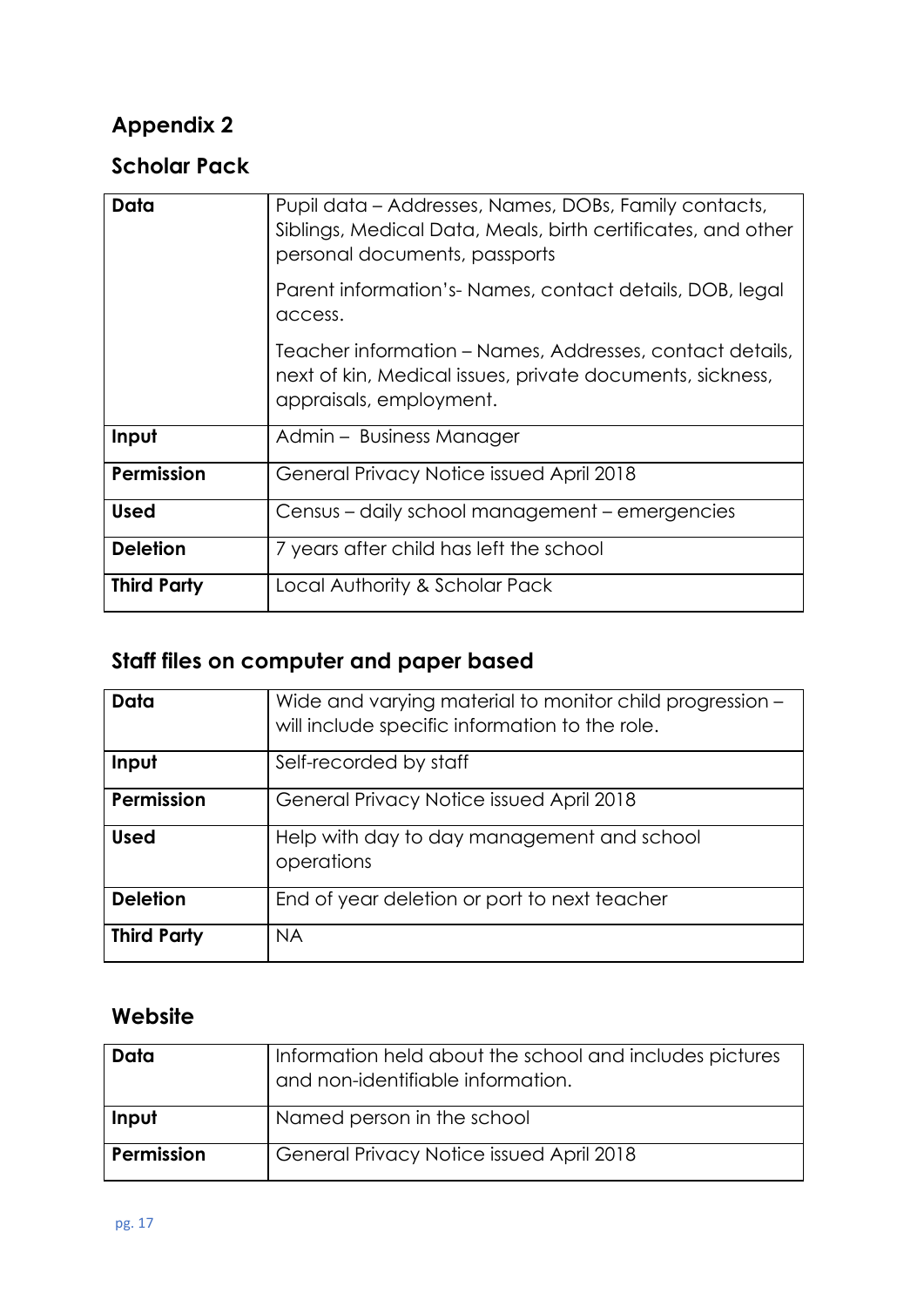| <b>Used</b>        | For people to find out about the school |
|--------------------|-----------------------------------------|
| <b>Deletion</b>    | Yearly update and compliance check      |
| <b>Third Party</b> | Primary site Website                    |

# **CPOMS**

| Data               | Child Protection monitoring, safeguarding and pastoral /<br>welfare monitoring |
|--------------------|--------------------------------------------------------------------------------|
| Input              | All staff can input – but access is limited to need to know.                   |
| <b>Permission</b>  | General Privacy Notice issued April 2018                                       |
| <b>Used</b>        | Support children while in the school                                           |
| <b>Deletion</b>    | After the child reaches the age of 18                                          |
| <b>Third Party</b> | <b>CPOMS</b>                                                                   |

#### **Seesaw**

| Data               | Children data is recorded to allow them to use the<br>system |
|--------------------|--------------------------------------------------------------|
| Input              | <b>Teachers</b>                                              |
| Permission         | General Privacy Notice issued April 2018                     |
| <b>Used</b>        | Students capture their learning using this system            |
| <b>Deletion</b>    | Message history deleted on child leaving the school          |
| <b>Third Party</b> | Seesaw                                                       |

# **SPTO / Insight**

| Data               | Highly confidential information around Pupil Premium, SEND<br>information, pupil outcome, test results and progress measures |
|--------------------|------------------------------------------------------------------------------------------------------------------------------|
| Input              | Pupil information linked to Scholar Pack, Specific entries by<br>school staff                                                |
| <b>Permission</b>  | General Privacy Notice issued April 2018                                                                                     |
| <b>Used</b>        | Monitor progress of YP in the school                                                                                         |
| <b>Deletion</b>    | Data held for 3 years after child starts year 7                                                                              |
| <b>Third Party</b> | <b>SPTO</b>                                                                                                                  |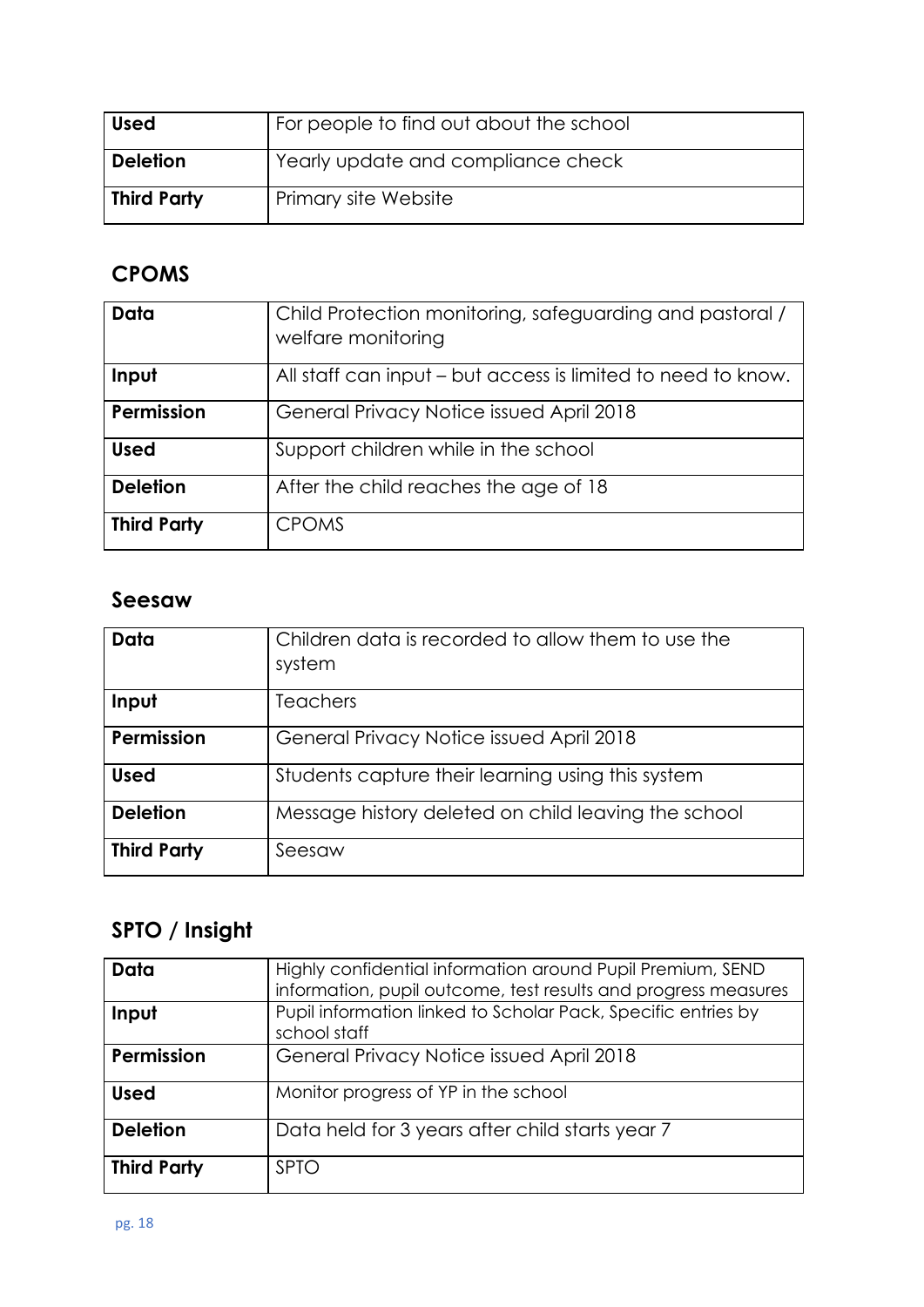# **HCSS Budget Planning**

| Data               | Online budget planning tool. Payroll / Salary information. Staff<br>roles and pay grade. |
|--------------------|------------------------------------------------------------------------------------------|
| Input              | Head Teacher. Payroll support Officer                                                    |
| Permission         | N/A                                                                                      |
| <b>Used</b>        | For monitoring of the school budgets.                                                    |
| <b>Deletion</b>    | Staff records maintained for 3 years after leaving the<br>school                         |
| <b>Third Party</b> | <b>HCSS</b>                                                                              |

# **DBS Checking Service**

| Data               | Personal details of staff – historic details, minor crime matters,<br>address and identifying documents details. |
|--------------------|------------------------------------------------------------------------------------------------------------------|
| Input              | Admin Team                                                                                                       |
| Permission         | Staff fill in a sheet – GDPR addition to be added.                                                               |
| <b>Used</b>        | Legal requirement to check staff are suitable to work                                                            |
| <b>Deletion</b>    | Staff records maintained for 3 years after leaving the<br>school                                                 |
| <b>Third Party</b> | <b>Manchester City Council</b>                                                                                   |

# **Accelerated Reader/ Star/Reader/ Star Maths**

| Data               | Test Scores and related reading Information                      |
|--------------------|------------------------------------------------------------------|
| Input              | Manual Upload - Basic pupil information                          |
| Permission         | N/A                                                              |
| <b>Used</b>        | Track progress, Record Scores, Calculate standardized scores     |
| <b>Deletion</b>    | Pupils' records removed on leaving / reallocation of<br>license. |
| <b>Third Party</b> | System Admin                                                     |

# **Inventry**

| Names and roles. Visitor Information<br>Data |  |
|----------------------------------------------|--|
|----------------------------------------------|--|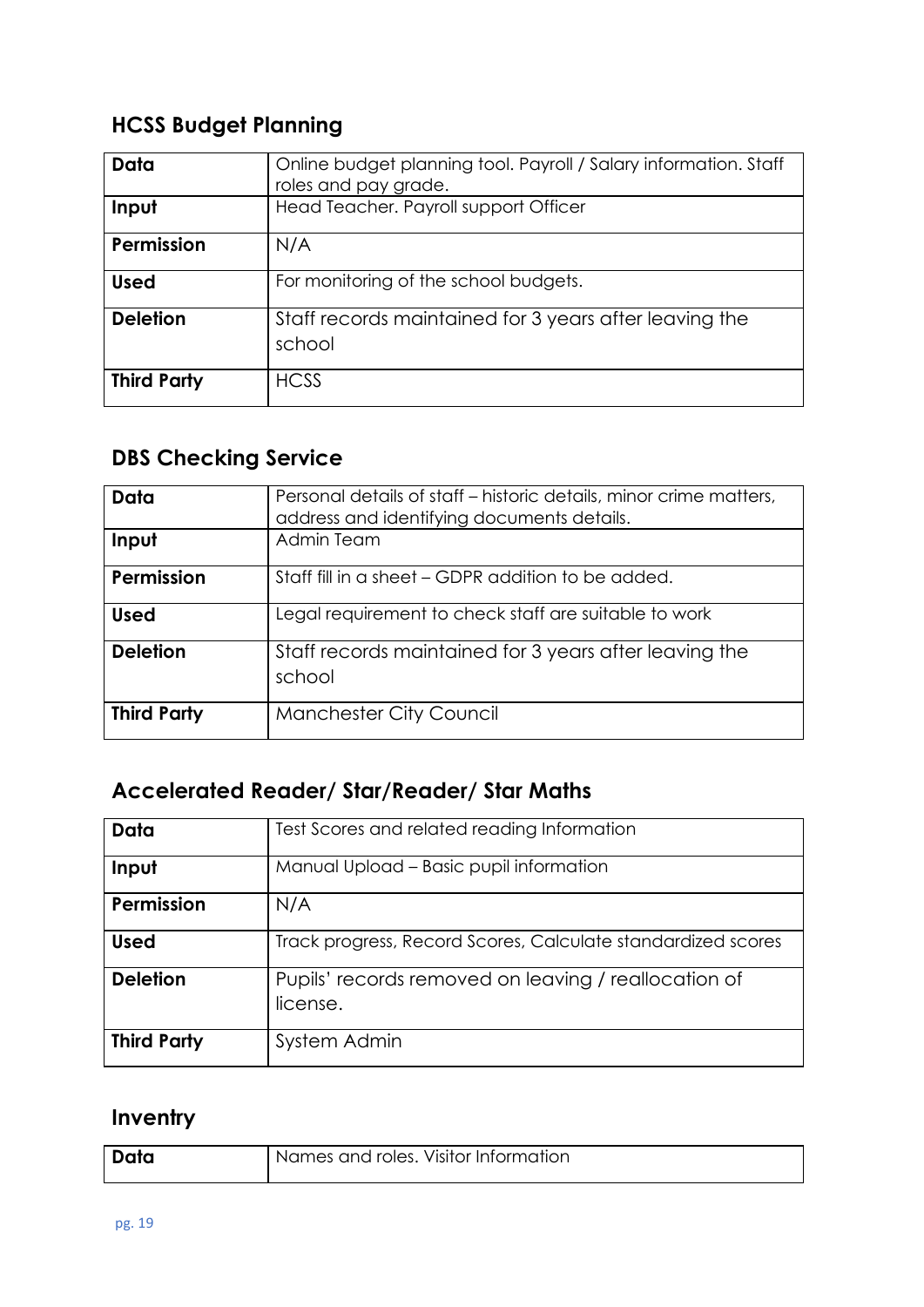| Input              | Staff sims uplink. Visitor themselves                                        |
|--------------------|------------------------------------------------------------------------------|
| Permission         | Not Specifically - Staff. Implicitly - Visitors                              |
| <b>Used</b>        | Track attendance/ Working hours. Safeguarding and Fire<br>safety.            |
| <b>Deletion</b>    | Records deleted at the end of year. All Records 2 years or<br>older deleted. |
| <b>Third Party</b> | Sims                                                                         |

# **Filio**

| Data               | Performance Management                                           |
|--------------------|------------------------------------------------------------------|
| Input              | Self-Recorded – Admin Team                                       |
| Permission         | Not Specifically                                                 |
| <b>Used</b>        | Evidence base for performance Management                         |
| <b>Deletion</b>    | Staff records maintained for 3 years after leaving the<br>school |
| <b>Third Party</b> | Systems Admin                                                    |

# **Too Simple**

| Data               | EY Learning Journeys                            |
|--------------------|-------------------------------------------------|
| Input              | Manual – Teachers and teaching assistants       |
| Permission         | <b>General Privacy Notice</b>                   |
| <b>Used</b>        | Record of Achievement                           |
| <b>Deletion</b>    | Data held for 3 years after child starts year 7 |
| <b>Third Party</b> | System operator                                 |

# **Parent Mail**

| Data       | Contact information - Emails/Phone Numbers                                                                                 |
|------------|----------------------------------------------------------------------------------------------------------------------------|
| Input      | Links to sims – Imports core info and invite is sent to<br>parents - parents follow link, corroborate info, gain<br>access |
| Permission | Permission Through Sign Up process                                                                                         |